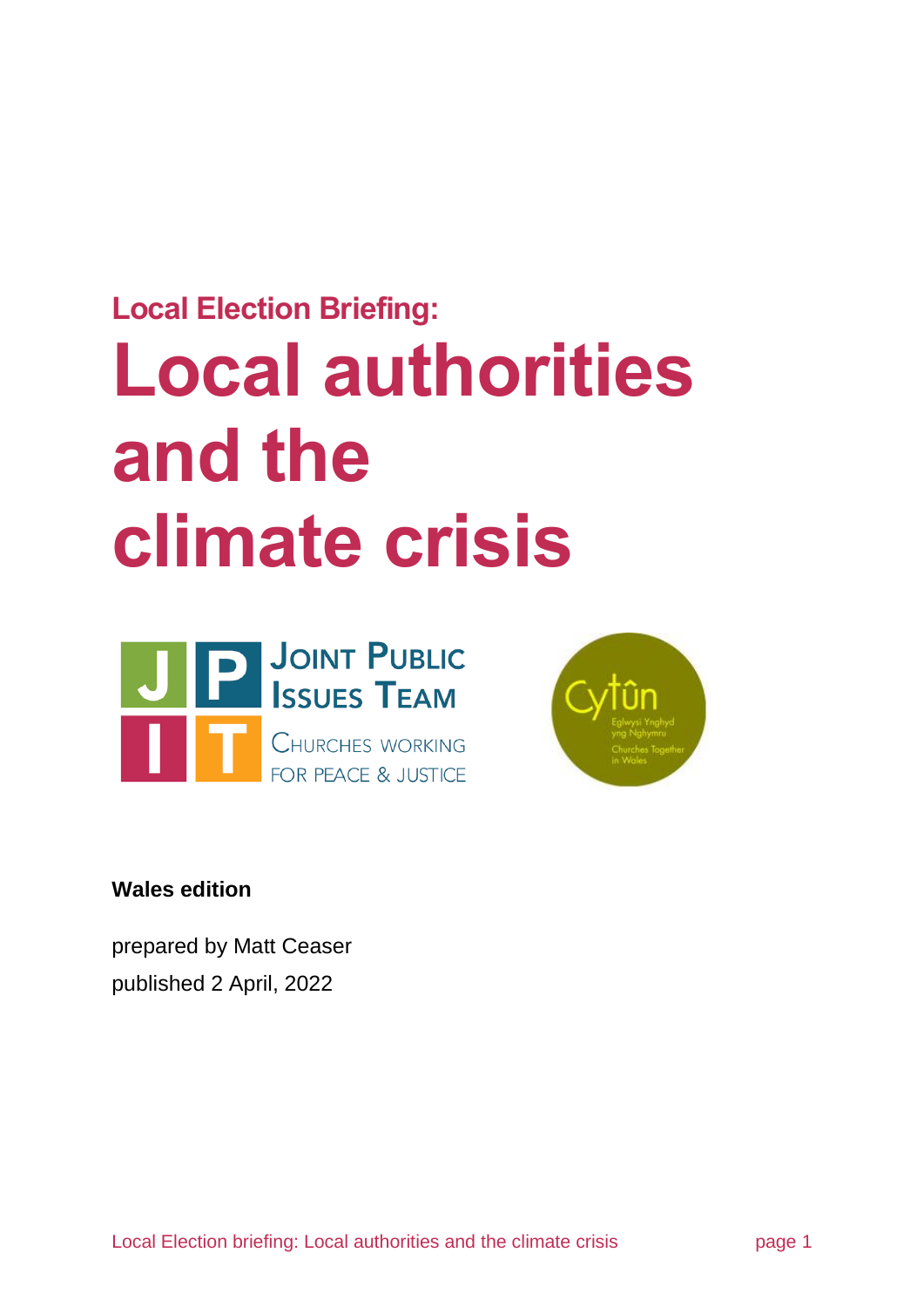# Local authorities and the climate crisis

# **Background**

Whilst local government action is largely dependent on funding and the way powers are devolved, local authorities can make a real difference in tackling the climate crisis. Research from the Local Government Association estimates that local authorities have powers or influence over roughly a third of all emissions in their area<sup>1</sup>. You can question candidates on their climate plans in five key areas:

#### 1. Making decarbonisation plans

In Wales, all local councils have published decarbonisation plans. All are committed to reaching net zero for their own operations by 2030 as part of Welsh Government's overall aim of a net zero public sector by that date, and to contributing further to the goal of a net zero Wales by  $2050^2$ . The task is now to scrutinise the quality of these plans and hold councils accountable for implementing them. You can see how your council compares to others and identify what they can improve at [https://councilclimatescorecards.uk/.](https://councilclimatescorecards.uk/)

#### 2. Transport

Effective, carbon-neutral and safe public transport systems will play a key role in a just and green recovery locally. Neighbouring councils work together as regional joint committees to oversee regional transport plans

<sup>1</sup> [https://www.wlga.wales/decarbonisation-support-programme-for-welsh](https://www.wlga.wales/decarbonisation-support-programme-for-welsh-local-authorities)[local-authorities](https://www.wlga.wales/decarbonisation-support-programme-for-welsh-local-authorities)

<sup>2</sup> <https://data.climateemergency.uk/councils/>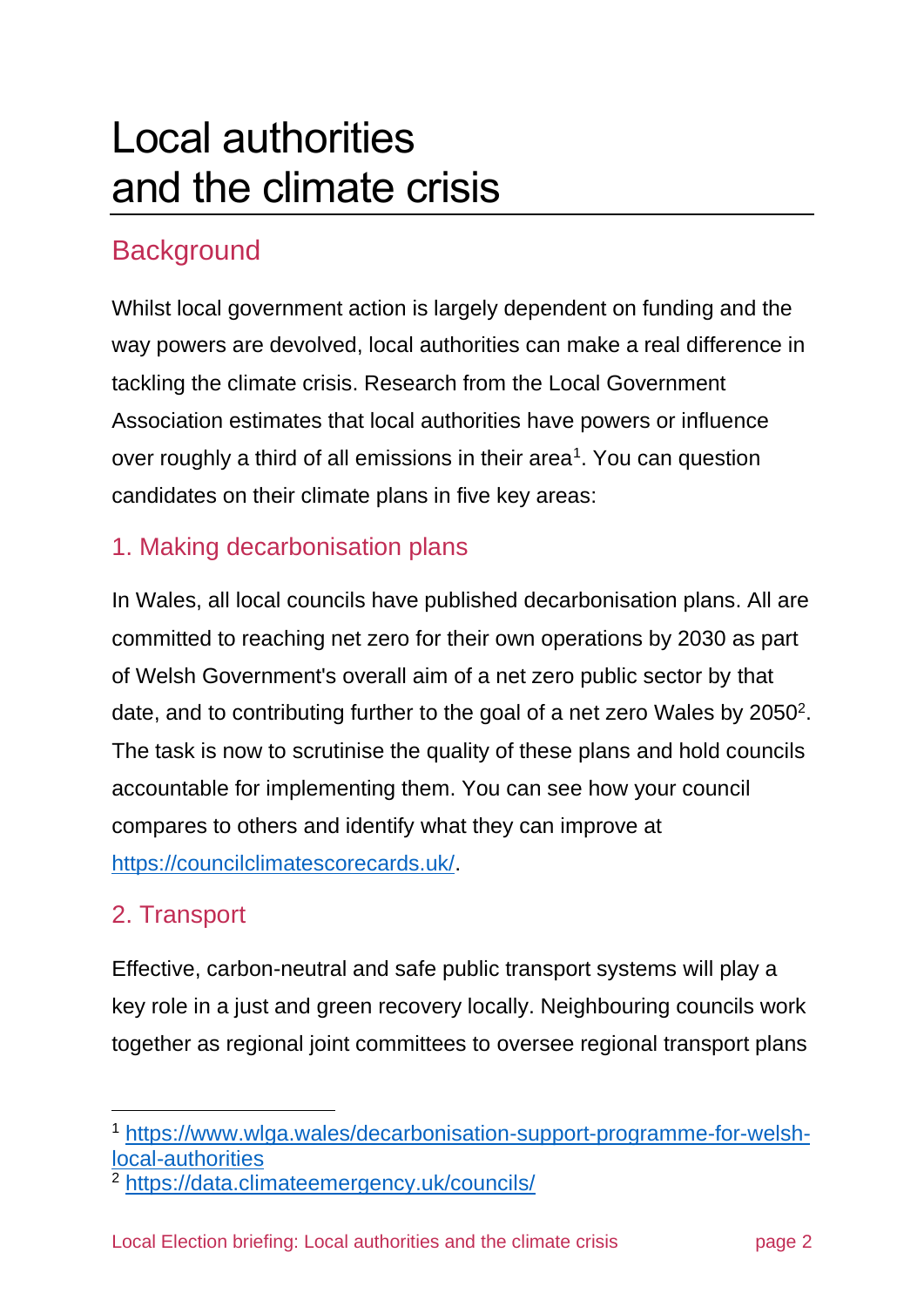and can prioritise decarbonisation efforts. They can also play a key role in supporting the transition to electric vehicle use and developing walking and cycling infrastructure.

#### 3. Buildings

Councils play a key role in ensuring new buildings are energy efficient and old buildings can be retrofitted with better insulation and heating systems. This applies both to council-owned buildings and privately owned buildings, as they oversee planning and regulation (although they are constrained by standards set by national government). They can map the local housing stock and understand best what the specific needs of people and place are in their area.

#### 4. Energy

All councils can encourage the development of clean energy infrastructure. They can bring relevant local partners together to develop plans for the future of local energy, can influence clean energy infrastructure implementation with planning policy, and offer support for local people and community energy organisations to undertake energy projects.

#### 5. Waste

Councils are responsible for the collection and disposal of waste. They can take steps to increase recycling, implement food and garden waste collections, and improve communications about appropriate waste disposal.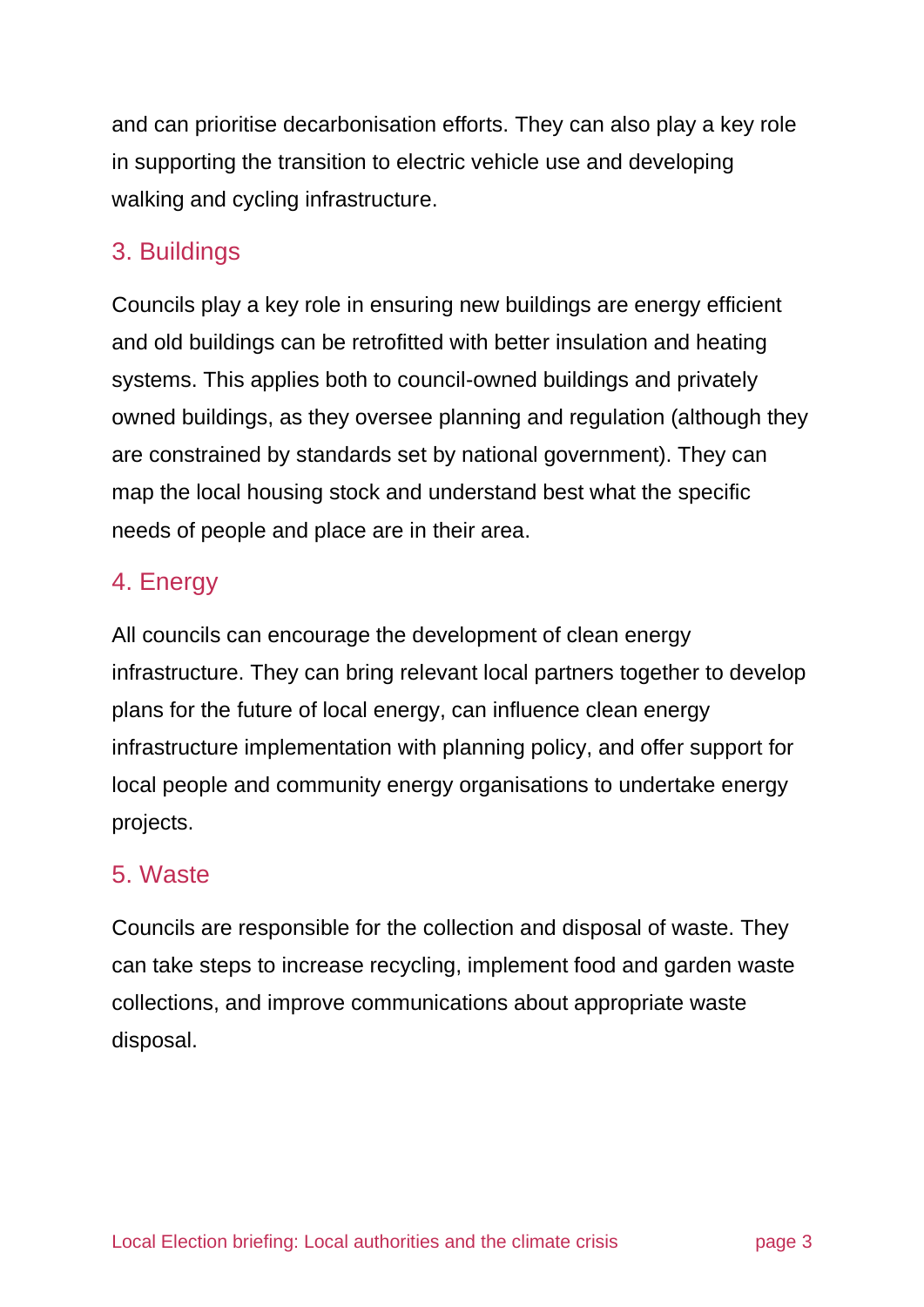# What's the vision?

The climate crisis is the most urgent issue of our times, and justice for people and planet is central to our theology<sup>3</sup>. The energy built around COP26 has somewhat died down, as international agreements disappoint and disaffect concerned communities on the ground. Engaging on climate issues at a local level, by supporting our councils to make net zero a reality in our neighbourhoods, presents a much more accessible opportunity for churches to seek justice in their communities. As we make changes to our own lifestyles, homes and buildings, churches can lead the way locally in helping authorities to achieve a just transition to net zero.

### Questions for candidates

- **1.** What are the first steps you will be taking to ensure the success of your local council's Decarbonisation Plan?
- **2.** What additional powers and resources do you require from national government to be able to accelerate the transition to net zero in this neighbourhood?
- **3.** How will you ensure that the transition to net zero is a just and fair transition, particularly for those already struggling with the cost of living?
- **4.** How can my church, along with other local civil society groups, support you in achieving this?

<sup>3</sup> [https://www.jointpublicissues.org.uk/wp](https://www.jointpublicissues.org.uk/wp-content/uploads/2021/03/Hope-in-Gods-Future-3rd-Edition.pdf)[content/uploads/2021/03/Hope-in-Gods-Future-3rd-Edition.pdf](https://www.jointpublicissues.org.uk/wp-content/uploads/2021/03/Hope-in-Gods-Future-3rd-Edition.pdf)